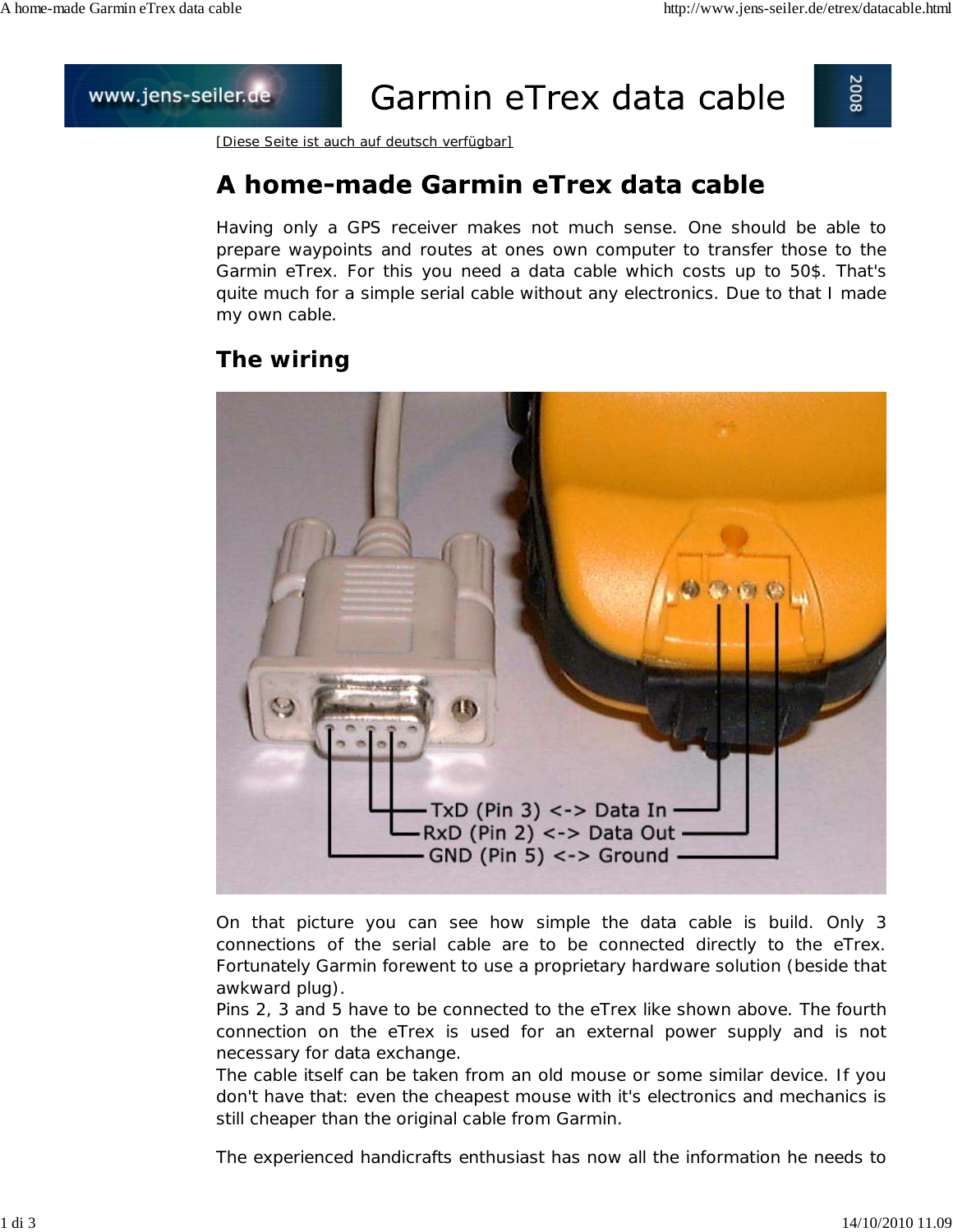build his own plug. The plug build by myself is in use for months now and show no sign of dissolving.

### **The plug**



This plug was made out of an old plastic. Just cut it into the necessary form and drill six holes for the cable ends. Another two slits are used for a pull relief for the cable. The ends are fixed by superglue or two-component glue. Be careful not to produce a short circuit by accidently connecting the ends of the data cable.



And that's what it looks like in action:

And if you got some questions left you can ask them in my forum. I will try to answer them!